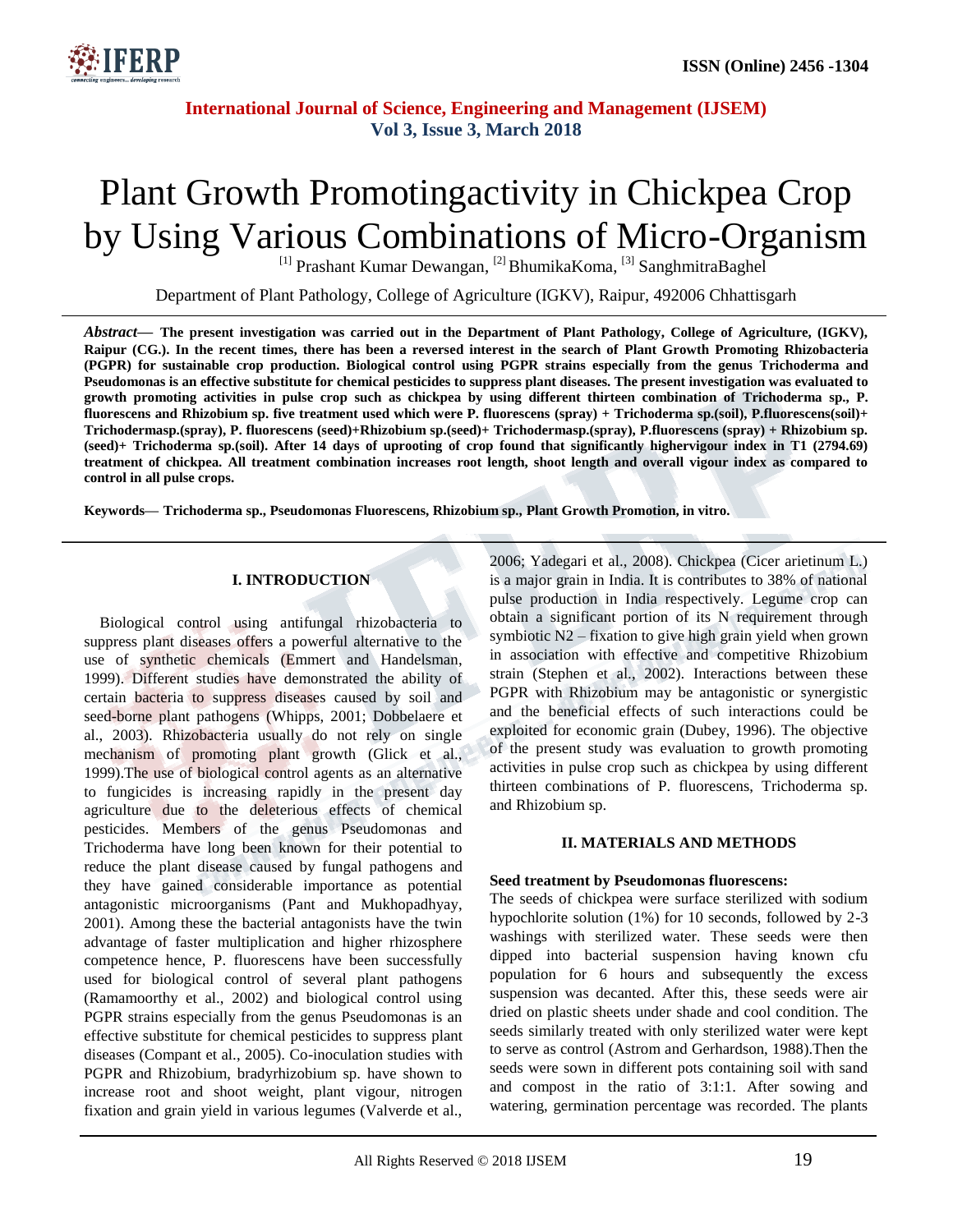

were uprooted after 14 days of sowing and care was taken to avoid root damage. Plants were then washed with tap water, stretched on clean transparent surface and shoot length and root length of the plants were measured.

Vigour index was also calculated as per Abual Baki and Anderson (1971)

Vigour index = Germination % X (Root length + Shoot length)

#### **Soil treatment by Pseudomonas fluorescens:**

The Pseudomonas fluorescens isolate was applied as soil treatment (Twenty ml of bacterial suspension with a 108 cfu/ml) and mixed with pot soil. Five seeds each of chickpea were planted in different pots. After sowing, germination percentage was recorded. The plants were uprooted after 14 days of sowing and care was taken to avoid root damage. Plants were then washed with tap water, stretched on clean transplant surface and shoot length and root length of the plants were measured. Vigour index was also calculated as described earlier.

#### **Foliar spray of Pseudomonas fluorescens:**

Bacterial suspension at the concentration level of approximately 108 cfu/ml was thoroughly sprayed on the foliage of the seedlings with the help of automizer. The treatment was continued until fine droplets appeared on the foliage (Mew and Rosales, 1986). The plants were uprooted after 14 days of sowing and care was taken to avoid root damage. Plants were then washed with tap water, stretched on clean surface and shoot length and root length of the plants were measured. Vigour index was also calculated as described earlier.

#### **Seed treatment by Rhizobium culture:**

Seeds were dipped into bacterial suspension having 107 to 108 cfu population for 6 hours and subsequently the excess suspension was decanted. After this, these seeds were air dried on plastic sheets under shade and cool condition. Then the seeds were planted in different pots containing soil with sand and compost in the ratio of 3:1:1.

#### **Soil treatment by Trichoderma spp.:**

Twenty ml of metabolites/ culture filtrates (as mentioned earlier) were mixed with pot soil. Five seeds each of chickpea were planted in different pots. After sowing, germination percentage was recorded.

#### **Foliar spray of Trichoderma spp.:**

For foliar application of Trichoderma spp. culture 5 gm per liter of water was thoroughly sprayed on the foliage of the seedlings with the help of automizer. The treatment was continued until fine droplets appeared on the foliage.

#### **Treatments details**

- T1 : Seed treatment of Pseudomonas fluorescens
- T2 : Soil treatment of P. fluorescens
- T3 : Foliar Spray treatment of P. fluorescens
- T4 : Seed + soil treatment of P. fluorescens
- $T5$  : Seed + one foliar application of P. fluorescens
- $T6$  : Soil + one foliar application of P. fluorescens
- T7 : Seed + Soil + one foliar application of P. fluorescens

T8 : One foliar application of P. fluorescens + soil treatment of *Trichoderma spp.* 

T9 : Soil treatment of P. fluorescens + one foliar application of *Trichoderma spp*.

T10 : Seed treatment of Pseudomonas fluorescens + Rhizobium culture

T11 :Seed treatment of Pseudomonas fluorescens + Seed treatment of *Rhizobium culture* + one foliar application of Trichoderma spp.

T12 : One foliar application of P. fluorescens + Seed treatment of *Rhizobium culture* + soil treatment of Trichoderma spp.

T13 : Control (Without any thing)

## **III. RESULTS AND DISCUSSIONS**

In general, it was evident from the data presented in the table that all treatment combination increases the root and shoot length and overall vigour index as compared to that of control. Among thirteen treatments, T10 and T1 were showing highest on par shoot length (19.1cm and 18.7cm) and root length was significantly highest in T10 (15.2 cm) followed by T3, T8 and T9 (14.2 cm).

Treatment-T1 (2982.41) recorded the highest plant vigor index followed by T10 (2919.04), T2 (2729.56), T4 (2684.33), T8 (2400.42), T6 (2393.88), T7 (2241.64), T5 (2234.29), T12 (2230.50), T11 (1892.30), T3 (1603.31), T9 (1601.58) and T13 (1469.59) in the decreasing order and also change in overall vigour index in T1 (102.94) followed by T10 (98.63), T2 (85.74), T4 (82.66), T8 (63.34), T6 (62.89), T7 (52.53), T5 (52.03), T12 (51.78), T11 (28.76), T3 (9.10) and T9 (8.98) in the decreasing order. The results of present study are in agreement with those of other scientists (Vidyasekaran and Muthamilan, 1995; Rao et. al., 1996; Nanda Kumar 2001; Raji and Lekha, 2003), who also found that seed treatment of PGPR as one of the promising methods of inoculation. The growth promoting substance produced by P. fluorescens might have exerted a synergistic action and enhanced the growth promotion. Pseudomonas spp. was reported to produce amino acids, salicylic acid and IAA (Sivamani and Gnanamanickam, 1988; O'Sullivan and O'Gara, 1992) which might have improved the plant growth and seedling vigour. Production of indole acetic acid (IAA) by the strains of Pseudomonas spp. responsible for increasing root elongation was also reported (O' Dowling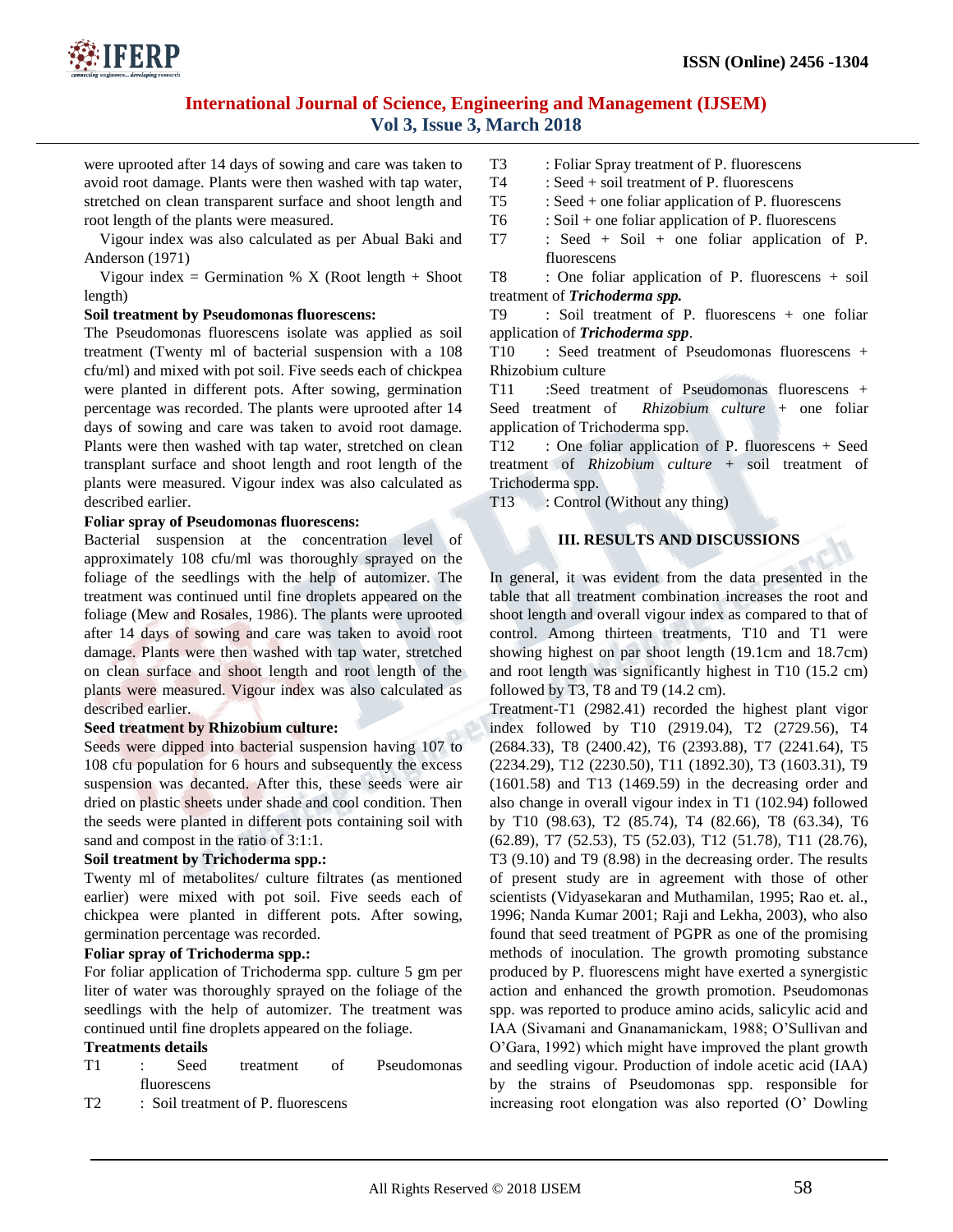

and O' Gara, 1994). Ramesh and Korikanthimath (2003) were reported that growth parameters and vigour index recorded in nursery were higher in P. fluorescens treatments.

Almost similar results were recorded in the present study conforming the findings of earlier researchers.

*Table : Effect of different combination of Pseudomonas fluorecsens, Rhizobium sp. and Trichoderma sp. on various plant growth parameters of chickpea*.

| <b>S.N.</b>     | <b>Treatment</b>                                                                       | Root<br>Length<br>(m) | <b>Shoot</b><br>Length<br>(m) | <b>Germina</b><br>tion<br>(%) | <b>Vigour</b><br>Index | %<br><b>Increase</b><br>in Root<br>length | ₩<br><b>Increase</b><br>in Shoot<br>length | ₩<br><b>Increase</b><br>in Vigour<br>index |
|-----------------|----------------------------------------------------------------------------------------|-----------------------|-------------------------------|-------------------------------|------------------------|-------------------------------------------|--------------------------------------------|--------------------------------------------|
| 1               | P. fluorecsens (Seed) - T1                                                             | 12.7                  | 18.7                          | 95.0                          | 2982.41                | 16.70                                     | 37.28                                      | 102.94                                     |
| 2               | P. fluorecsens (Soil) - T2                                                             | 13.7                  | 18.4                          | 85.0                          | 2729.56                | 26.39                                     | 34.86                                      | 85.74                                      |
| 3               | P. fluorecsens (Spray) - T3                                                            | 14.2                  | 17.9                          | 50.0                          | 1603.31                | 30.76                                     | 31.04                                      | 9.10                                       |
| 4               | $P.$ fluorecsens (Seed + soil) - T4                                                    | 13.9                  | 16.0                          | 90.0                          | 2684.33                | 27.81                                     | 16.98                                      | 82.66                                      |
| 5.              | P. fluorecsens (Seed + Spray) - T5                                                     | 13.9                  | 18.1                          | 70.0                          | 2234.29                | 27.81                                     | 32.31                                      | 52.03                                      |
| 6               | P. fluorecsens (Spray + Soil) - T6                                                     | 13.9                  | 18.1                          | 75.0                          | 2393.88                | 27.81                                     | 32.31                                      | 62.89                                      |
| 7               | P. fluorecsens (Seed + Soil + Spray) - T7                                              | 14.1                  | 17.9                          | 70.0                          | 2241.64                | 30.03                                     | 31.31                                      | 52.53                                      |
| 8               | P. fluorecsens (spray) + <i>Irichoderma</i> sp. (soil) - T8                            | 14.2                  | 17.8                          | 75.0                          | 2400.42                | 30.76                                     | 30.60                                      | 63.34                                      |
| 9               | P. fluorecsens (soil) + <i>Irichoderma</i> sp. (spray) - T9                            | 14.2                  | 17.9                          | 50.0                          | 1601.58                | 30.76                                     | 30.79                                      | 8.98                                       |
| 10 <sup>°</sup> | $P$ . fluorecsens (seed) + Rhizobium sp. (seed) - T10                                  | 15.2                  | 19.1                          | 85.0                          | 2919.04                | 40.34                                     | 40.11                                      | 98.63                                      |
| 11              | P. fluorecsens (seed) + Rhizobium sp. (seed) +<br><i>Trichoderma</i> (spray) - T11     | 14.0                  | 17.6                          | 60.0                          | 1892.30                | 28.85                                     | 28.70                                      | 28.76                                      |
| $12 \,$         | P. fluorecsens (spray) + Rhizobium sp. (seed) +<br><i>Trichoderma</i> sp. (soil) - T12 | 14.1                  | 17.8                          | 70.0                          | 2230.50                | 29.60                                     | 30.49                                      | 51.78                                      |
| 13              | Control - T13                                                                          | 10.8                  | 13.7                          | 60.0                          | 1469.59                | ÷.                                        | ۰                                          | ۰                                          |
| $SE_{(m)}\pm$   |                                                                                        |                       | 1.52                          |                               |                        |                                           |                                            |                                            |
| CD (5%)         |                                                                                        |                       | 4.34                          |                               |                        |                                           |                                            |                                            |

## **REFERENCES**

- 1. Abdul Baki, A.A. and Anderson, J.D. 1973. Vigour determination in soybean seeds by multiple criteria. Crop Sci., 13: 630-633.
- 2. Astorm, B. and Gerhardoson, B. 1988. Differential reactions of wheat and pea genotypes to root inoculation with growth affecting rhizosphere bacteria. Plant and Soil, 109: 263-269.
- 3. Compant, S., Reiter, B., Sessitsch, A., Nowak, J., Clément, C. and Barka, E. A. 2005. Endophytic colonization of Vitis vinifera L. by plant growthpromoting bacterium Burkholderia sp. strain PsJN;

Appl. Environ. Microbiol. 71 : 1685–1693.

- 4. Dobbelaere , S., Vanderleyden, J., and Okon, Y. 2003. Plant growth-promoting effects of diazotrophs in the rhizosphere. Crit. Rev. Plant Sci. 22:107-149.
- 5. Dubey, S.K. 1996. Combined effect of Bradyrhizpbium japonicum and phosphatesolubilizing Pseudomonas striata on nodulation, yield attributes and yield of rainfed soyabean (Glycine max) under different sources of phosphorus in Vertisols. Ind. J. Microbiol., 33: 61- 65.
- 6. Emmert, E.A.B, and Handelsman, J. 1999. Biocontrol of plant disease: a (Gram-) positive